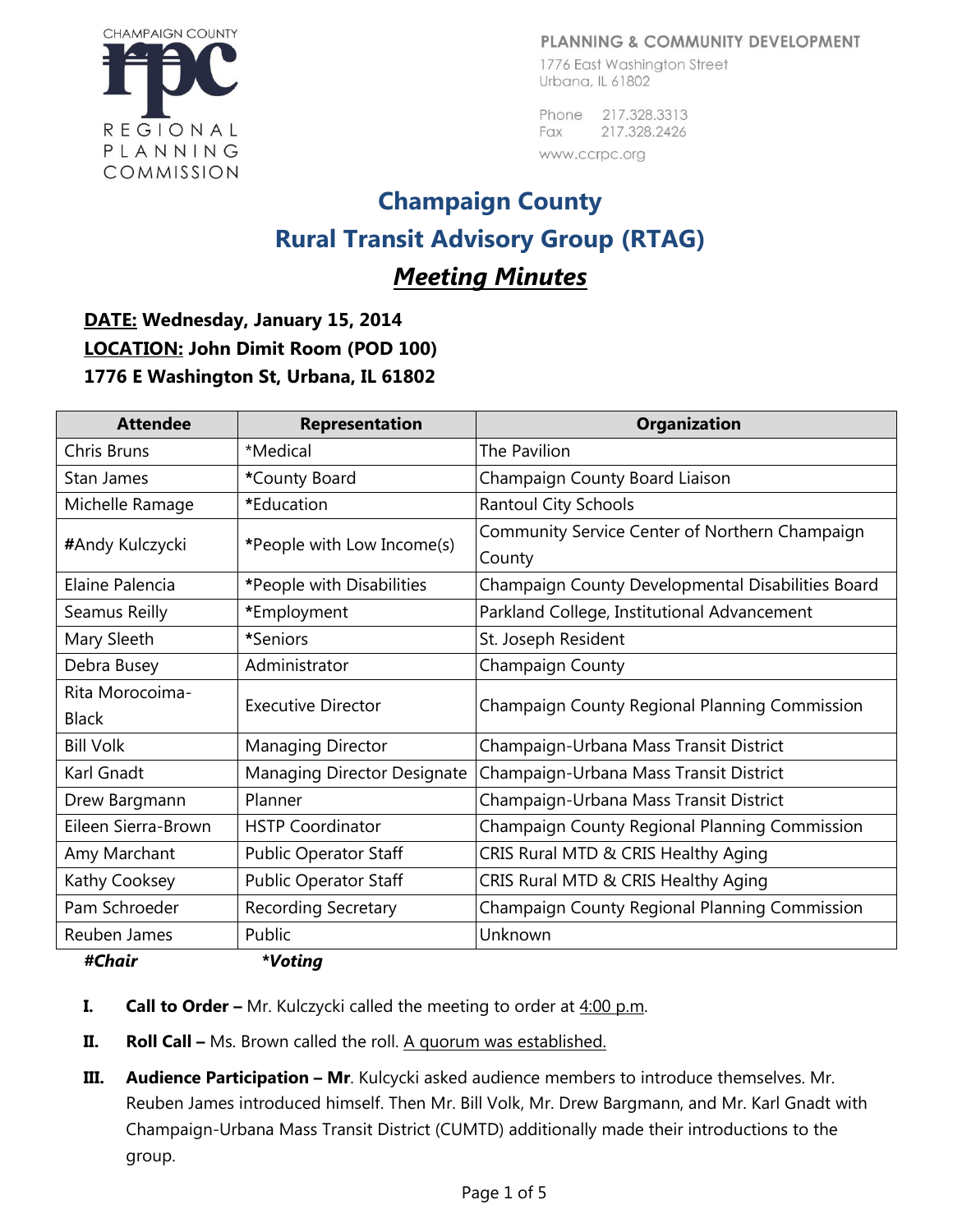**IV. Approval of Agenda –** The proposed 2014 RTAG Quarterly Meeting schedule was added to the agenda under New Business.

Mr. James motioned to approve the agenda as amended, Ms. Ramage seconded, and the motion carried unanimously.

## **V. Approval of Minutes –**

## *A. Meeting of October 15, 2013* **–**

Mr. James motioned to approve the RTAG Minutes from October 15, 2013 meeting, Ms. Palencia seconded, and the motion carried unanimously.

## **VI. New Business –**

*A.* **Proposed 2014 Quarterly Meeting Schedule –** Ms. Brown distributed the Champaign County RTAG Meeting Schedule for 2014's quarterly meetings. RTAG members had filled out a survey confirming their availability to attend the proposed meeting schedule, and beyond a few conflicts, the majority agreed with the proposed schedule of meetings.

Ms. Bruns made a motion to approve the proposed 2014 Meeting Schedule, Ms. Palencia seconded, and the motion carried unanimously.

*B. Champaign County 1st and 2nd Quarter FY14 Service Reports* **–** Ms. Brown directed the RTAG to review the draft FY14  $1<sup>st</sup>$  Quarter and  $2<sup>nd</sup>$  Quarter service reports for Champaign County's rural transportation services. Several items on the report were highlighted as attached; including one day when operations were shut down due to severe snow weather conditions. Additionally, Ms. Brown pointed out that denied trip figures on the 2<sup>nd</sup> Quarter's report were in red text due to conflicting reporting between CRIS' definition for denials and the documentation of those denials not adding up to the figures provided. Corrections to the 2<sup>nd</sup> Quarterly report will be forthcoming.

Ms. Brown then referenced the last page in the quarterly reports titled "Trip Trend Chart 1-15- 2014". The first two quarters in 2011 were not included in the chart because the program was not yet in full operation, and therefore would not be good statistical information for a true comparison. However, this chart is a good guide to review and analyze the service being provided to the community on a daily basis.

Ms. Marchant stated there have been challenges, which have negatively impacted the trips in recent months. Ms. Marchant stated it has been difficult to maintain staff at the current pay rate and many times the prospective hires do not pass the drug test. The decision to increase the hourly rate is on hold until a future provider and their job description are being established.

Mr. James made a motion to accept the FY14 1<sup>st</sup> and 2<sup>nd</sup> Quarter Service Reports, Ms. Bruns seconded, and the motion carried unanimously.

*C. FY 14 1 st and 2nd Quarter Fiscal Reports* **–** Ms. Marchant reported approximately \$66,000 in 5311 was billed in the  $1<sup>st</sup>$  Quarter for FY14. In the  $2<sup>nd</sup>$  Quarter of FY14 CRIS submitted a payment advance request to IDOT-DPIT for \$43,000. The 2<sup>nd</sup> Quarter billing is not due until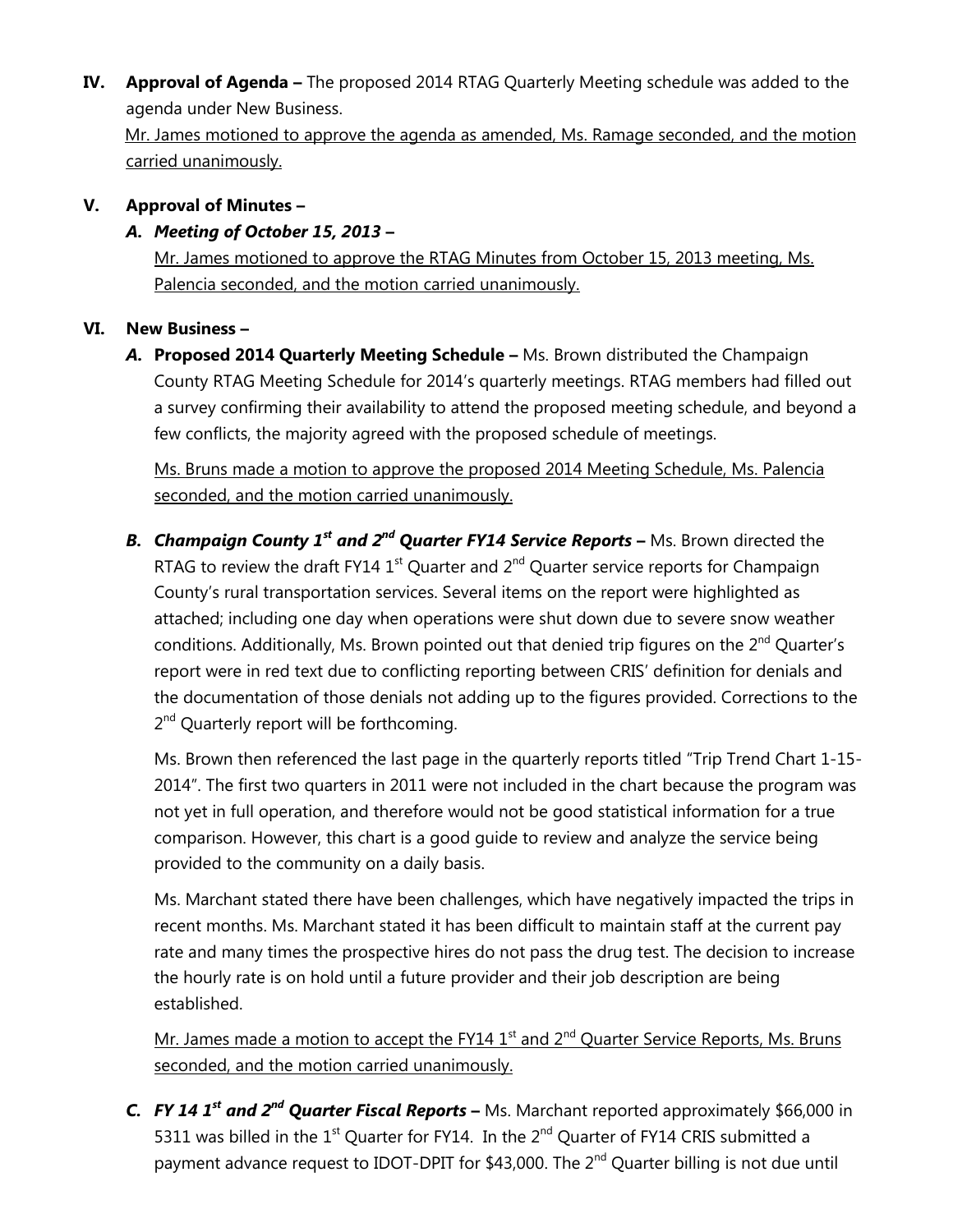January 30<sup>th</sup>, 2014 and should be submitted on time to DPIT. Ms. Brown stated FY14 federal reimbursement checks were received earlier today. However, the reimbursement for the state funding drawdown along with the advance requested had not been received at this time. Ms. Brown asked Ms. Cooksey what percentage of the overall federal and state funding for Champaign County FY14 grant is remaining after the  $2<sup>nd</sup>$  Quarter was closed out. Ms. Cooksey indicated that by the end of the second quarter's drawdown, all federal 5311 funding would be expended, as typical for these grants; and that approximately 40% of the state funding remained at the end of the  $2<sup>nd</sup>$  quarter. Ms. Cooksey noted that RTAG should keep in mind that the state funding is used to pull down the federal funding and additional local match is needed to pull down the full amount of state funding available.

*D.* **Review and Approval of Champaign County Rural Mobility Plan** - Rita Black introduced Tina-Marie Ansong as the Champaign County Program Compliance Oversight Monitor (PCOM). Ms. Black then informed RTAG members that Ms. Ansong will be replacing Ms. Brown as the point of contact for RTAG matters.

Ms. Ansong revised and completed the draft *Rural Mobility Plan for Champaign County* and presented the findings to attendees. Ms. Ansong presented the following information from the Rural Mobility Plan:

- The literature review included documents such as Transportation Corporative Research Program (*TCRP) Report 161* that provides specific instructions for estimating need, demand and mobility gap for rural public transportation. The text *Organizing Transit in Small Urban and Rural Communities* and a number of other texts were reviewed for the plan. Once literature review was completed, the existing socioeconomic data and available transportation services in rural Champaign County were added to the plan.
- The plan also identified unique transportation needs of transit dependent populations, i.e. low income persons, persons with disabilities, persons living in zero vehicle households, as well as older adults and youth.
- In the plan, socioeconomic data collected was utilized to estimate rural transportation need, demand and current mobility gap in services. These estimates were defined as: Need equals the total number of persons in transit dependent groups; Demand equals the number of one-way trips transit dependent persons will require; and Mobility Gap equals the difference in the number of trips made between persons with access to a vehicle and those with no access to a vehicle.
- The final step in developing the plan was to goals, objectives, and performance measures based on the results of the analysis and then design strategies to implement the desired outcomes detailed in the goals and objectives.
- Ms. Ansong continued to present sections of the mobility plan, including maps of: the Study Area, which included all rural areas of Champaign County outside of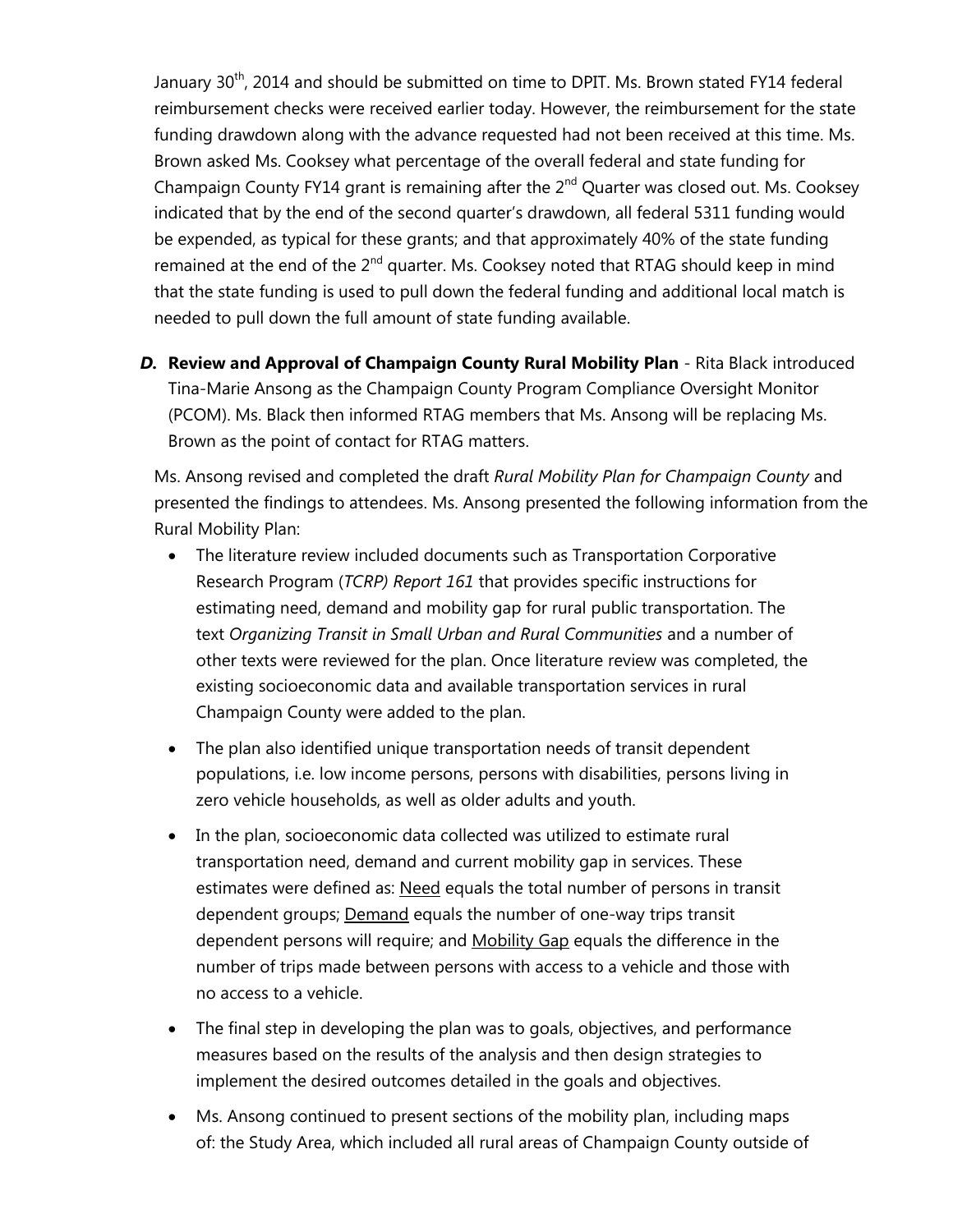CUMTD district's boundaries; and a distribution map of high, medium and low transit dependent areas throughout rural Champaign County. She explained that high, medium and low was established based on the share of transit dependent groups for each rural block group.

- CRIS current service hours are Monday to Friday, 6am to 6pm except all federal holidays. Average Trips per day for FY13 was 69. Medical trips are the major trip type. CRIS has over 1,100 registered riders and 105 of those riders are persons with disabilities and 25% older adults. Most trips originate in northern Champaign County in the Rantoul area while most destinations are in the urbanized area.
- For analysis purposes the county was divided into 4 Demand Response Zones (DRZs). Demographic characteristics for each demand response zone were presented along with each zones estimated need, demand and mobility gap.
- Public comments and perceptions of Champaign County's rural service include the fact that it is perceived to be a Paratransit service, service hours need to be expanded and requested travel times are often booked.
- Common issues with CRIS service include: service hours do not facilitate employment commute, regular commute costs are unaffordable for low income persons, limited capacity and structure of operations make it difficult to meet demand, public is unaware of the full scope of CRIS' service and 48 hour advance schedule requests limit rider options and flexibility.
- Goals, objectives and strategies were presented and RTAG members were informed that these goals and objectives are not final and are open for discussion. Goals and objectives pertained to improving ridership, efficiency and ability to facilitate employment and education trips.

Mr. James commented that it seems the only way to achieve the goals and objectives presented is to form an MTD with property taxes, he was doubtful that CRIS could achieve providing public transportation for employment purposes. He thinks the goals are asking too much for what CRIS was mandated to deliver. He doubts persons will utilize CRIS for employment commute, because of the convenience of cars. Mr. James does not think a fixed route service would be appropriate for rural Champaign County, because the demand is not great enough.

Ms. Marchant stated that CRIS was not able to utilize its JARC funding, because the vehicles were not delivered, and if the vehicles had been delivered then the route would be operating; then CRIS would have achieved many of the goals and objectives presented. Ms. Black did agree that Champaign County has been waiting for 9 vehicles for a long time.

Mr. James proposed that the approval of the Rural Mobility Plan should be postponed until the next RTAG meeting when the group has adequate time to review the document. Ms. Black informed members that if they have questions or comments, those should be forwarded to Ms. Ansong for incorporation into the document.